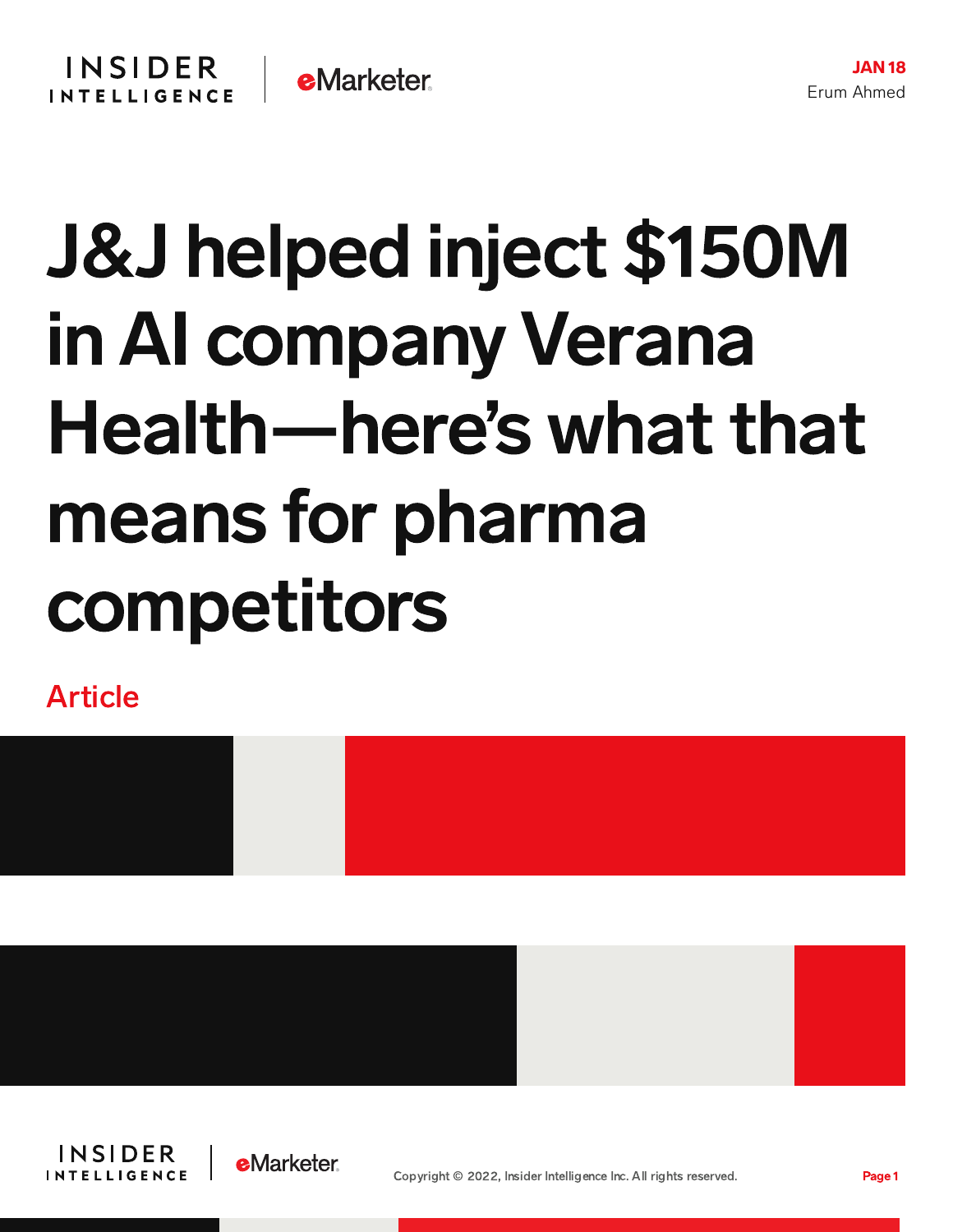The news: Real-world data (RWD) company Verana Health scored \$150 million in Series E funding, led by Johnson & Johnson Innovation with participation from existing investors like pharma company Merck**'**s VC arm.

Here**'**s how Verana Health works: The startup leverages de-identified, unstructured data from patient registries to help inform projects like drug R&D.

For example, Verana uses data from its partners such as the American Urological Association and the **American Academy of Ophthalmology** to help pharma companies learn more about their patient populations.

Prior to investing in Verana Health, Janssen (Johnson & Johnson's pharma arm) teamed up with the startup to better understand progression and treatments for early-stage prostate cancer and vision loss.

RWD could help pharma cut R&D costs drastically: Data from companies like Verana Health and Komodo Health can help pharma take an already approved drug and apply it to new use cases, limiting extra R&D spending.

Under FDA guidance, drugmakers are increasingly leaning on RWD to create innovative treatment approaches.

For example, in 2019, Pfizer was able to [expand](https://www.raps.org/news-and-articles/news-articles/2019/4/pfizer-uses-ehr-data-to-support-expanded-indicatio) its use case of its female breast cancer drug, Ibrance, to include male breast cancer patients—and it used real-world data from EHRs to weigh the potential risks and benefits of treatment.

Creating new applications for existing drugs will likely help companies like Janssen slash the high price of bringing a new drug to market, which can cost up to  $$3$  [billion](https://content-na1.emarketer.com/ai-drug-discovery-development).

What**'**s next? Janssen's investment in Verana could signal that more pharma companies will invest in digital health entrants this year, which is good news for startups seeking fresh capital to scale rapidly.

In fact, Janssen has already racked up some digital health partners recently, and it wouldn't be surprising to see one of these partnerships blossom into an investment this year (similar to Verana Health).

In August, Janssen extended its partnership with RWD company ConcertAI across multiple oncology disease areas to boost the diversity of their clinical trials, for instance.